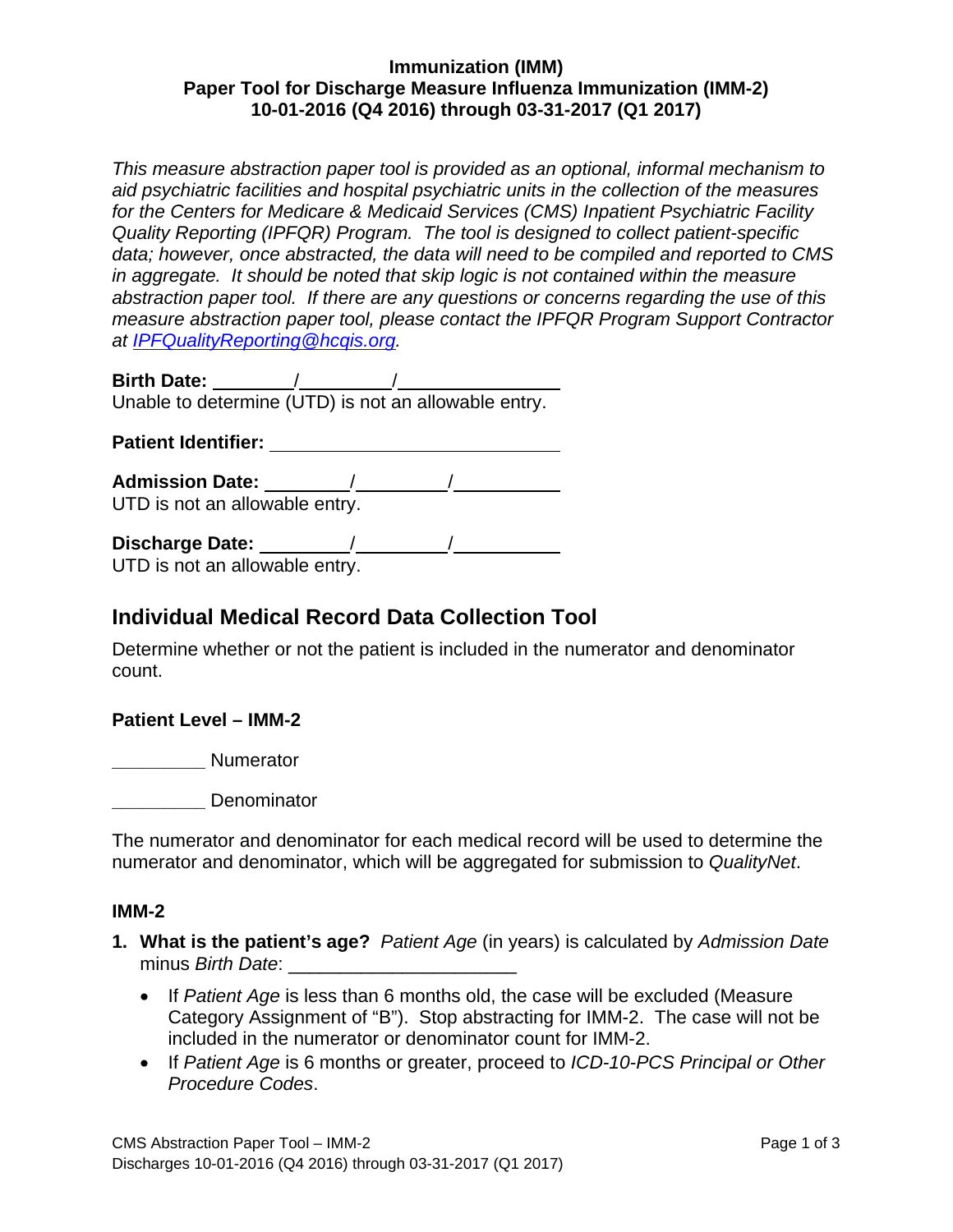## **Immunization (IMM) Paper Tool for Discharge Measure Influenza Immunization (IMM-2) 10-01-2016 (Q4 2016) through 03-31-2017 (Q1 2017)**

**2. What was the ICD-10-PCS Principal code selected as the principal procedure for this record?** (*ICD-10-PCS Principal Procedure Code)*

**What was the ICD-10-PCS Other Procedure code(s) selected as the other procedures for this record?** *(ICD-10-PCS Other Procedure Code)*

- If none of the codes above are on Table 12.10, proceed to *Discharge Disposition*.
- If at least one code above is on Table 12.10, the case will be excluded (Measure Category Assignment of "B"). The case will not be included in the numerator or denominator count for IMM-2. Stop abstracting.
- **3. What was the patient's discharge disposition on the day of discharge?** *(Discharge Disposition)*
	- \_\_\_\_\_ 1 Home
	- \_\_\_\_\_ 2 Hospice home

\_\_\_\_\_\_\_\_\_\_\_\_\_\_\_\_\_\_\_\_\_\_

\_\_\_\_\_\_\_\_\_\_\_\_\_\_\_\_\_\_\_\_\_\_

- \_\_\_\_\_ 3 Hospice healthcare facility
- \_\_\_\_\_ 4 Acute care facility
- \_\_\_\_\_ 5 Other healthcare facility
- \_\_\_\_\_ 6 Expired
- \_\_\_\_\_ 7 Left Against Medical Advice/AMA
- \_\_\_\_\_ 8 Not documented or unable to determine (UTD)
- If *Discharge Disposition Status* equals 1, 2, 3, 5, or 8, proceed to *Discharge Date*.
- If *Discharge Disposition Status* equals 4, 6, or 7, the case will be excluded (Measure Category Assignment of "B"). The case will not be included in the numerator or denominator count for IMM-2. Stop abstracting.
- **4. Discharge Date**: \_\_\_\_/\_\_\_\_/\_\_\_\_\_\_All dates are in MM-DD-YYYY. UTD is not an allowable entry.
	- If the discharge date is 10-01-YYYY through 03-31-YYYY, proceed to *Influenza Vaccination Status.*
	- If the discharge date is 04-01-YYYY through 09-30-YYYY, the case will be excluded (Measure Category Assignment of "B"). The case will not be included in the numerator or denominator count for IMM-2. Stop abstracting.